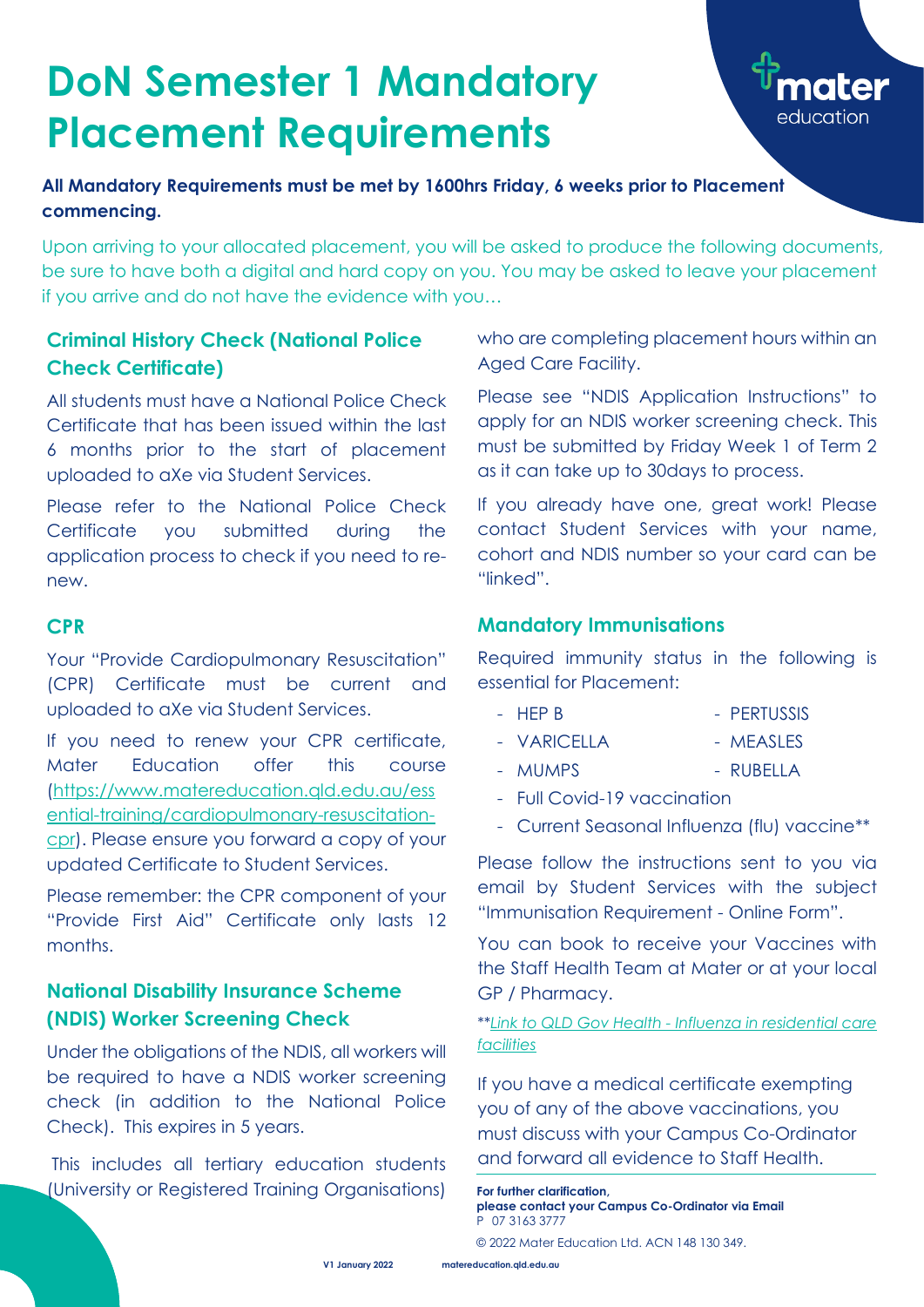## **When will I find out about my Placement allocation?**

All students who have met the "Mandatory Requirements" will be notified by 1600hrs Friday, 5 weeks prior to placement commencing via their Campus Co-Ordinator.

### **What happens if I do not meet the "Mandatory Placement Requirements"?**

When your placement is confirmed it will be available on SPOT (Student Placement Online Tool). Your log in details will be sent via email, check your junk/spam.

You will not be allocated placement – please contact your Campus Co-Ordinator to discuss.

# **Where do I go to find information about the Aged Care Facility I was allocated to?**

All facilities have a "Facility Profile".

#### **I live too far from my allocation.**

Mater Education attempts to place you at a Facility within a reasonable distance from your address however this is not always possible.

You may be allocated to an Aged Care Facility that requires travel of up to 1hour.

# **I do not drive and cannot get to my allocated facility.**

As per course requirements, you are required to complete 120hrs of clinical placement During this placement you will be expected to put into practice all clinical skills learnt in SIM during the Semester while critically thinking with your sound knowledge base.

> - Translink is a very good source for finding public transport options for travel [https://jp.translink.com.au/plan-your](https://jp.translink.com.au/plan-your-journey/journey-planner)[journey/journey-planner](https://jp.translink.com.au/plan-your-journey/journey-planner)

education

- There may be a classmate who is attending the same (or close to) Facility. Perhaps you can car pool or catch public transport together?
- There may be another classmate in the same predicament and willing to swap their allocation with you.

#### **Can I ask a classmate to swap?**

If you have spoken to another student who was placed at a facility that is easier for you to travel to, yes – you may swap.

This must be a complete swap of both facility and hours. See the "Request for Change Form".

#### **What do I need to take with me?**

Please see the "DoN Semester 1 Mandatory Placement Requirements" document for all placement requirements.

# **DoN Semester 1 Placement FAQ's**

Important things to remember:

- You will be placed in an Aged Care Facility as this best incorporates non-acute skills
- You will be allocated a mixture of AM & PM shifts, weekends, public holidays
- AM shifts may commence as early as 0600hrs
- PM shifts may finish as late as 2330hrs
- The residents in these facilities are wonderful communicators and love seeing new faces
- Please make the most of this wonderful opportunity.

**For further clarification, please contact your Campus Co-Ordinator via Email** P 07 3163 3777

© 2022 Mater Education Ltd. ACN 148 130 349.